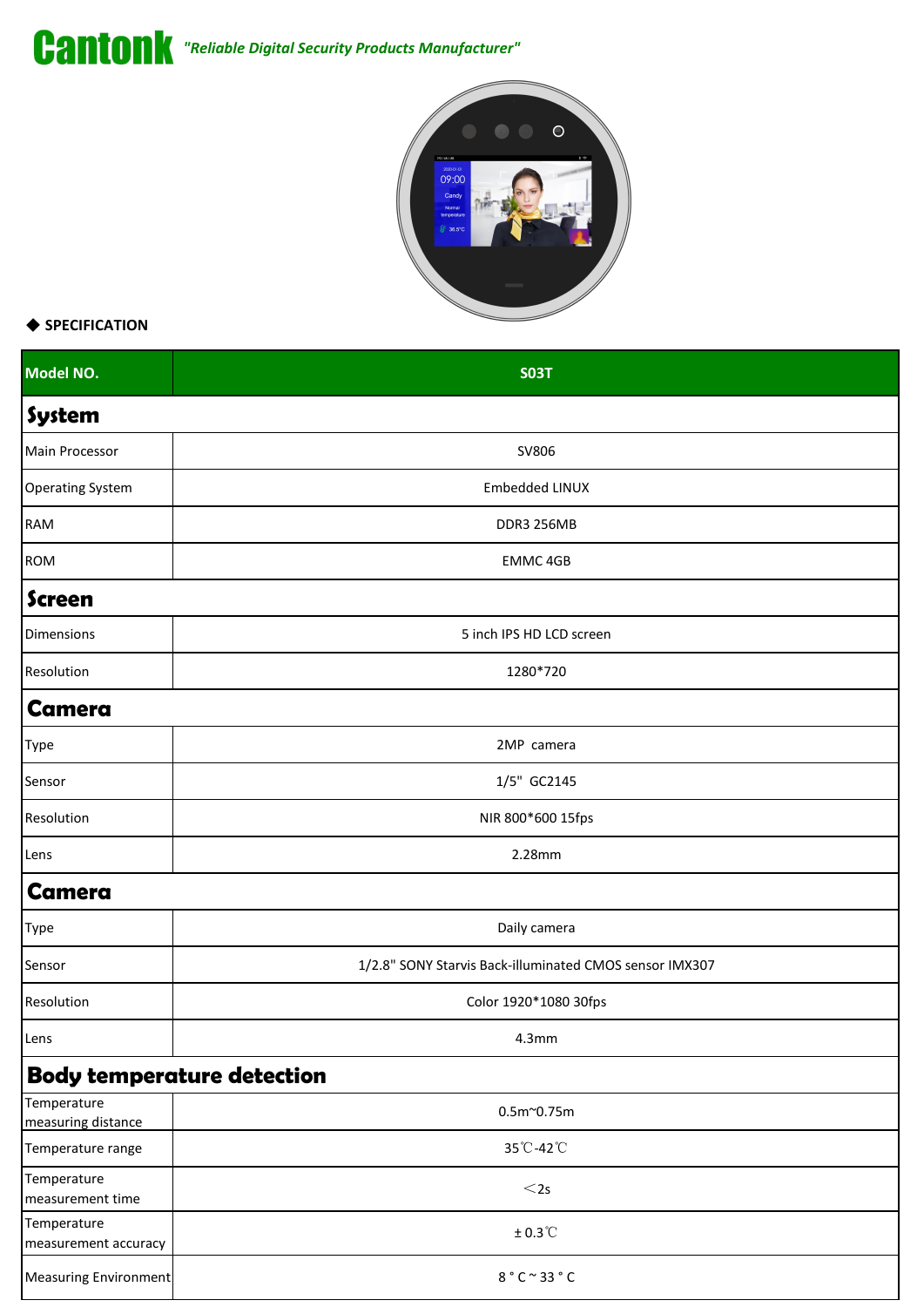| <b>Face recognition</b>      |                                                                                                    |  |
|------------------------------|----------------------------------------------------------------------------------------------------|--|
| Detection Type               | Support face recognition, face comparison, mask detection, living body detection, mask recognition |  |
| Face recognition<br>accuracy | 0.995                                                                                              |  |
| Face recognition<br>distance | $0.5^{\sim}2m$                                                                                     |  |
| Face database capacity       | Max support 2,000 faces                                                                            |  |
| <b>Face Posture</b>          | Horizontal less than 67°, vertical less than 40°                                                   |  |
| Occlusion                    | Ordinary glasses and short fringe have no effect on recognition.                                   |  |
| Expression                   | Under normal circumstances, slight expressions do not affect recognition.                          |  |
| <b>Response Speed</b>        | About 200ms                                                                                        |  |
| Face exposure                | Support                                                                                            |  |
| Local Storage                | Support storage of 5,000 records                                                                   |  |
| Recognition area             | Full screen recognition                                                                            |  |
| <b>Upload Method</b>         | TCP, HTTP, MQTT                                                                                    |  |
| <b>Network Functions</b>     |                                                                                                    |  |
| Network protocol             | IPv4, TCP/IP, HTTP, MQTT                                                                           |  |
| Interface protocol           | Private protocol                                                                                   |  |
| <b>Security Mode</b>         | Authorized password                                                                                |  |
| Event linkage                | Voice broadcast, Abnormal event upload to the platform, Alarm output                               |  |
| System Upgrade               | Support remote upgrade                                                                             |  |
| <b>Accessories</b>           |                                                                                                    |  |
| Supplementary light          | IR light, LED white light                                                                          |  |
| <b>Identification Module</b> |                                                                                                    |  |
| Audio In                     | Support Internal MIC (Developing)                                                                  |  |
| Audio Out                    | Built in Speaker support voice broadcast after successful recognition                              |  |
| Network Module               |                                                                                                    |  |
| Wi-Fi                        | 2.4G/5.8G Dual frequency, IEEE 802.11b/g/n, IEEE802.11a/ac                                         |  |
| Bluetooth                    |                                                                                                    |  |
| Temperature Sensor           | Heimann32*32                                                                                       |  |
| Alarm Indicator Light        | Abnormal red light, Normal green light                                                             |  |
| Interface                    |                                                                                                    |  |
| Network Interface            | RJ45 10M/100M Network Adaptation                                                                   |  |
| Alarm Input                  |                                                                                                    |  |
| Alarm Output                 |                                                                                                    |  |
| <b>Relay Output</b>          | Support, NO, NC, COM                                                                               |  |